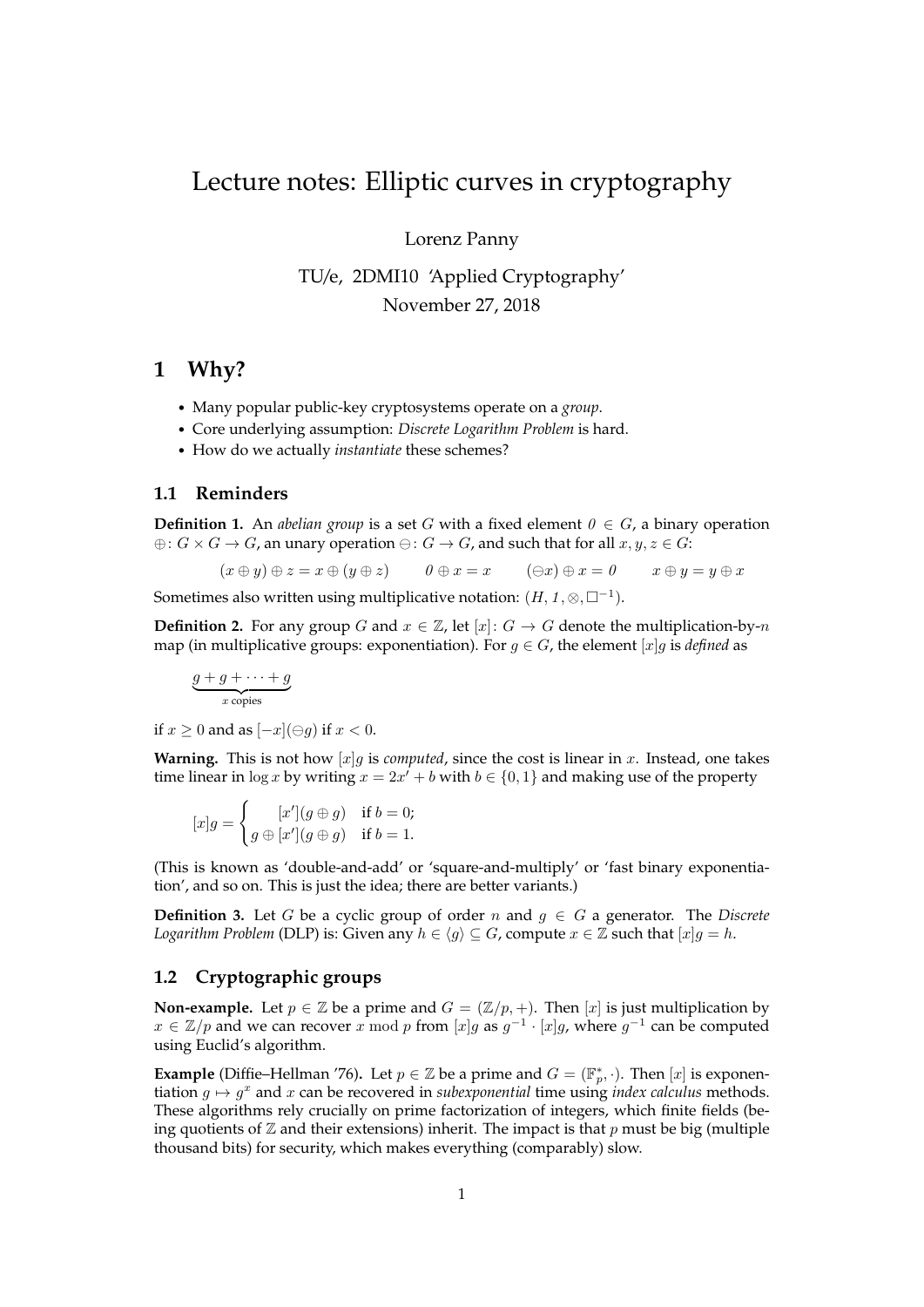**Example** (Koblitz '85, Miller '85)**.** Elliptic curves. The topic of this lecture!

**Warning.** *Every* finite cyclic group is abstractly isomorphic to some  $(\mathbb{Z}/n, +)$ . The difficulty of DLP therefore does not (only) lie in the group *structure*, but first and foremost in its *representation*!

## **2 Elliptic curves**

### **2.1 Reminder: 'Clock crypto'**

Let  $C = \{x \in \mathbb{R}^2 : |x| = 1\}$  be the unit circle. We can turn this into an abelian group by adding angles relative to the  $y$ -axis:



Figure 1: 'Clock crypto'

The neutral element is  $\mathcal{O} = (0, 1) \in C$ , and negating means mirroring an element over the y-axis, i.e.,  $(x, y) \mapsto (-x, y)$ . To see how addition works, note that every point on C is of the form (sin  $\alpha$ , cos  $\alpha$ ), where  $\alpha$  is the angle from the y-axis. The 'sum' of two points  $P = (\sin \alpha, \cos \alpha)$  and  $Q = (\sin \beta, \cos \beta)$  is given by the point  $P \oplus Q = (\sin(\alpha + \beta), \cos(\alpha + \beta)).$ Since

$$
\sin(\alpha + \beta) = \sin \alpha \cos \beta + \cos \alpha \sin \beta
$$
  

$$
\cos(\alpha + \beta) = \cos \alpha \cos \beta - \sin \alpha \sin \beta,
$$

this means our addition law is

<span id="page-1-0"></span>
$$
\oplus: (x_1, y_1), (x_2, y_2) \longmapsto (x_1y_2 + y_1x_2, y_1y_2 - x_1x_2). \tag{1}
$$

The same formulas work over finite fields  $\mathbb{F}_p!$  Is this good for crypto?

**Lemma 1.** Let  $C = \{(x, y) \in \mathbb{F}_p^2 : x^2 + y^2 = 1\}$  and define a group on  $C$  with neutral element  $\mathcal{O}=(0,1)\in C$ , negation  $(x,y)\mapsto (-x,y)$ , and addition as in [\(1\)](#page-1-0). Then the map

$$
\varphi: C \to \mathbb{F}_{p^2}^*, (x, y) \mapsto \sqrt{-1} \cdot x + y
$$

is an injective group homomorphism.

 $\Rightarrow$  DLP in  $(C, \oplus)$  is no more secure than DLP in  $(\mathbb{F}_{p^2}^*, \cdot)$  or even  $(\mathbb{F}_p^*, \cdot)$  if  $\sqrt{-1} \in \mathbb{F}_p$ .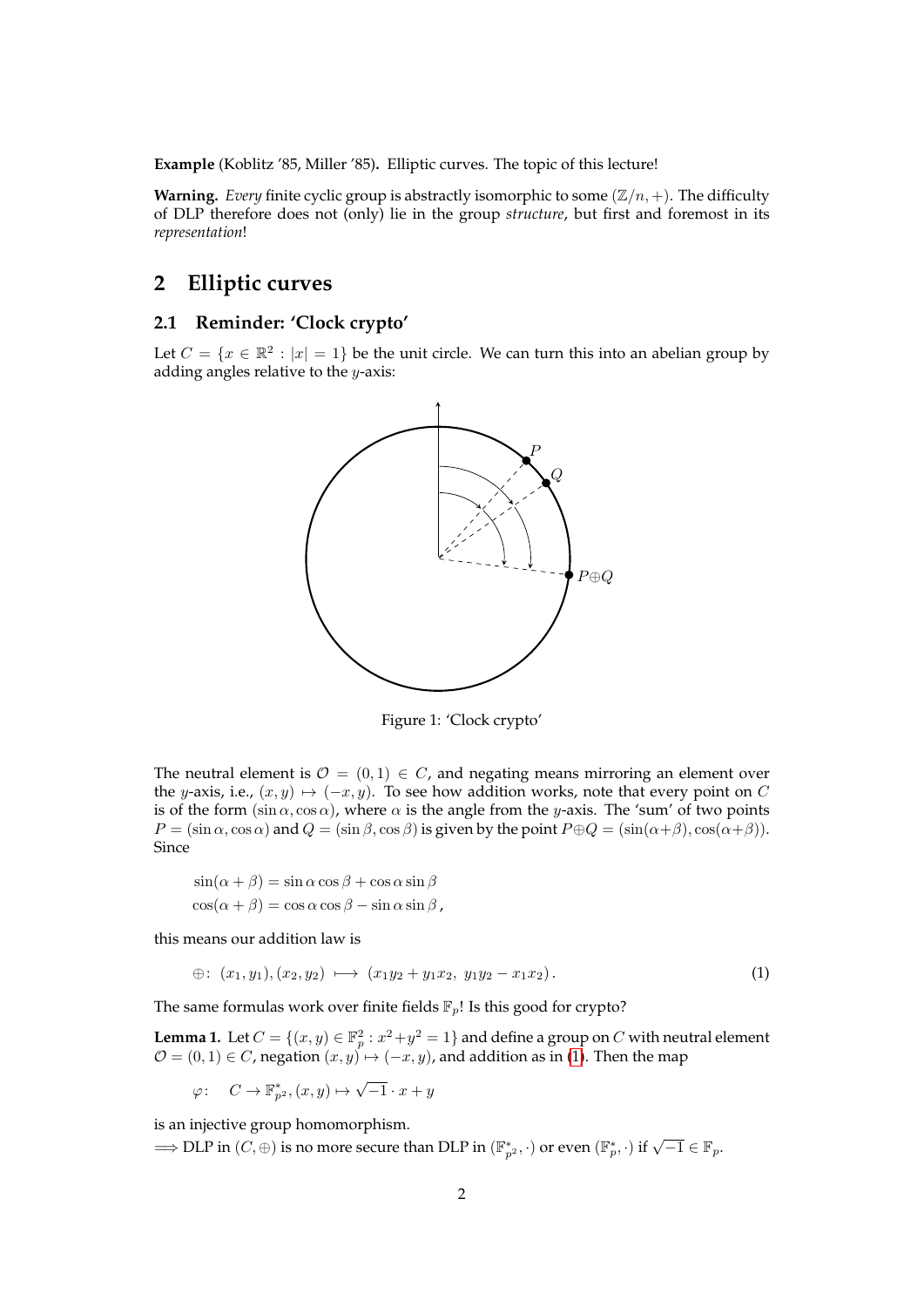#### **2.2 Edwards curves**

**Definition 4.** Let *k* be a field with char  $k \neq 2$  and  $d \in k \setminus \{0, 1\}$ . Then

 $E_d$ :  $x^2 + y^2 = 1 + dx^2y^2$ 

is an *Edwards curve* over k.

A *point* on  $E_d$  is a tuple  $(x, y) \in k^2$  that satisfies the curve equation above.<sup>[1](#page-2-0)</sup> The set of points (in this sense) on  $E_d$  is denoted by  $E_d(k)$ .

Over  $\mathbb R$  and for  $d < 0$ , Edwards curves look very similar to a 'clock' with a dent.



Figure 2: The curve  $x^2 + y^2 = 1 - 71x^2y^2$  over  $\mathbb R$  and over  $\mathbb{F}_{257}$ .

**Theorem 1.** If d is a non-square in k, then  $E_d(k)$  forms an abelian group with neutral element  $(0, 1)$ , negation  $(x, y) \mapsto (-x, y)$ , and addition

$$
(x_1, y_1) \oplus (x_2, y_2) := \left(\frac{x_1y_2 + y_1x_2}{1 + dx_1x_2y_1y_2}, \frac{y_1y_2 - x_1x_2}{1 - dx_1x_2y_1y_2}\right).
$$

*Proof.* **Exercise** in case you're bored.

**Remark.** The curve  $E_d$  as defined above is not an elliptic curve according to standard definitions. However, it is so closely related to an elliptic curve that it is usually still considered to *be* one. (To be precise, the desingularized projectivization of  $E_d$  is an elliptic curve. This pathology does not show up over  $k$  if  $d$  is a non-square.)

#### **2.2.1 Why again?**

Without knowing quite a bit of mathematical background in number theory and algebraic geometry, using elliptic curves may seem pretty 'random': Why not some other form of equation? Are these the only objects where this works?

The answer is that it is pretty difficult to 'just write down' an equation whose solutions satisfy a meaningful group law, such that the group law is not just addition (terrible) or

<span id="page-2-0"></span><sup>&</sup>lt;sup>1</sup>Note there are other definitions! In particular, most *mathematical* literature takes  $x, y \in \overline{k}$  when talking about a 'point' and uses the terminology 'rational point' for a point with  $x, y \in k$ . In cryptographic contexts, a 'point' often means 'rational point' because this is a finite set and easier to deal with on computers. For now, rational points are all we need.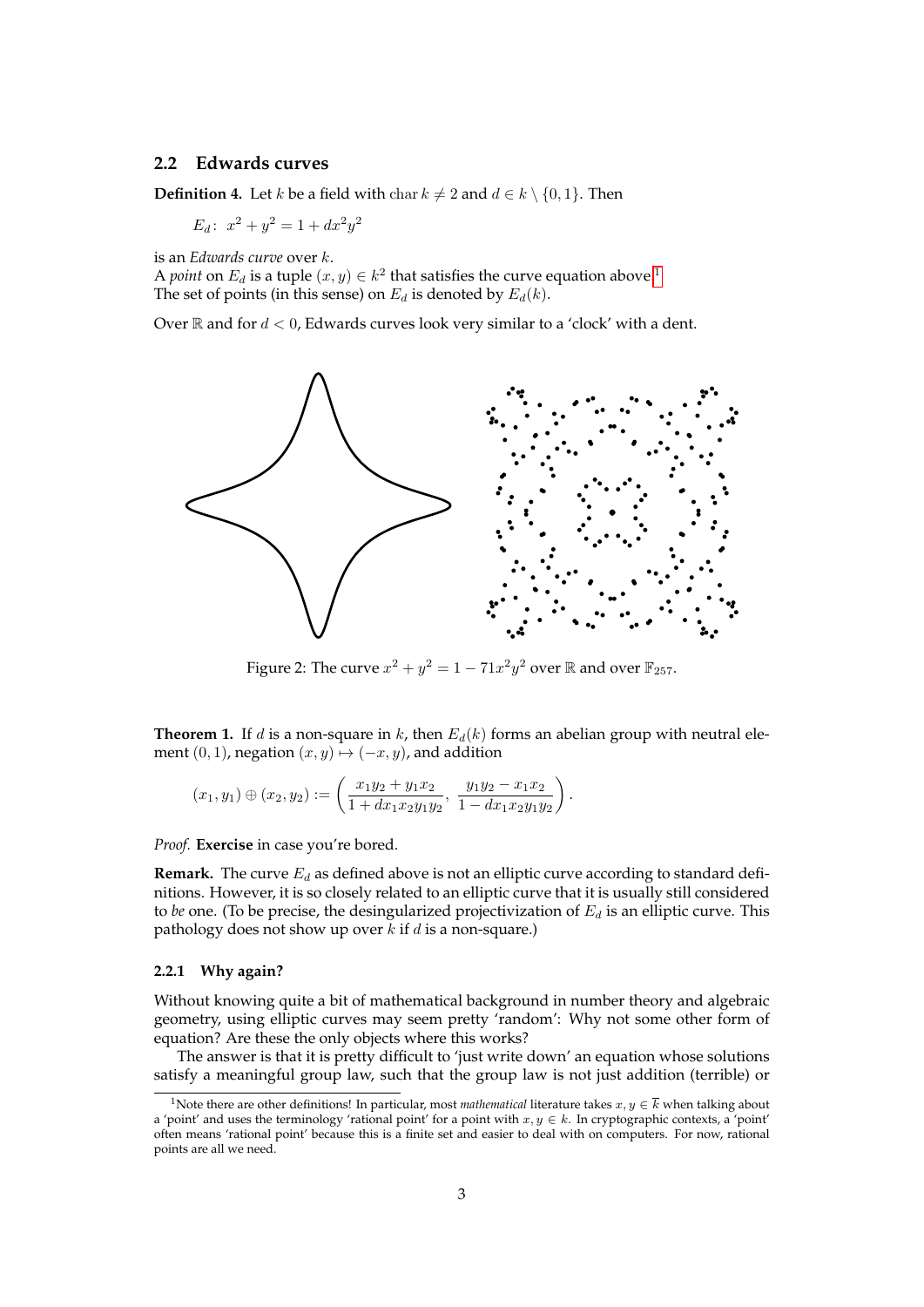multiplication (suboptimal) on the underlying field in disguise. Elliptic curves are, in a sense, the *simplest* of several classes of objects at once:

- They are exactly the 1-dimensional *abelian varieties*, i.e., 'shapes' cut out of a space by polynomial equations, with a natural group law on the points (which is also given by polynomials).
- They are smooth projective curves of *genus 1*. Genus-g curves have a natural group law on multisets of g points, hence elliptic curves (of the lowest 'non-trivial' genus) have a group law on *points* rather than just *collections* of points.

One can 'do crypto' on both of these classes of objects in general, but the situation becomes messier both computationally and security-wise. Usually the extra effort is not worth it (disclaimer: opinions about this vary). This is why elliptic curves are great: simplicity, performance, and security.

### **2.3 Other curve forms**

There are various other forms of elliptic curves in common use:

- Short Weierstraß curves:  $y^2 = x^3 + ax + b$  and a made-up 'point at infinity'  $\mathcal{O}$ − Annoying addition law (case distinctions).
	- + Every elliptic curve in char  $k \notin \{2, 3\}$  can be written like this.
	- − Basically no other benefits (except historical relevance).
- Montgomery curves:  $By^2 = x^3 + Ax^2 + x$  and a made-up 'point at infinity'  $\mathcal{O}$ 
	- − Annoying addition law (case distinctions).
	- $-$  Always has a point  $(0, 0)$  of order 4.
	- + Many curves can be written like this.
	- + Fast and side-channel resistant one-coordinate scalar multiplications. *Curve*25519 with  $(p, A, B) = (2^{255} - 19, 486662, 1)$  is all over the internet. (See RFC 7748 at <https://tools.ietf.org/html/rfc7748>.)

**Lemma 2.** Any Edwards curve can be transformed to a Montgomery curve, and any elliptic curve over a field of characteristic  $\notin \{2,3\}$  can be transformed to short Weierstraß form.

*Example:* Let  $E_d$  be an Edwards curve and define the Montgomery curve

$$
M_{A,B}: Bv^2 = u^3 + Au^2 + u
$$

where  $A = 2(1 + d)/(1 - d)$  and  $B = 4/(1 - d)$ . Then

$$
\psi\colon\ (x,y)\longmapsto \left(\frac{1+y}{1-y},\frac{1+y}{(1-y)x}\right)
$$

is a map from  $E_d$  to  $M_{A,B}$  which is defined almost everywhere. Moreover, wherever defined  $\psi$  is bijective and commutes with the group laws on  $E_d$  and  $M_{A,B}$ .

**Remark.** One might ask if there are no nicer maps  $\psi$  without points where they are not defined. However, every such map must have exceptional points: After all,  $(0, 1) \in E_d$ must go to  $\mathcal{O} \in M_{A,B}$ , which does not have coordinates in  $(u, v)$ -space.

**Remark.** One might ask whether there is always a map in the other direction: For  $E_d$  as we have defined it this is false, but there is a slightly more general form of Edwards curves ('twisted' Edwards curves) into which any Montgomery curve can be transformed. The equation becomes

$$
ax^2 + y^2 = 1 + dx^2y^2.
$$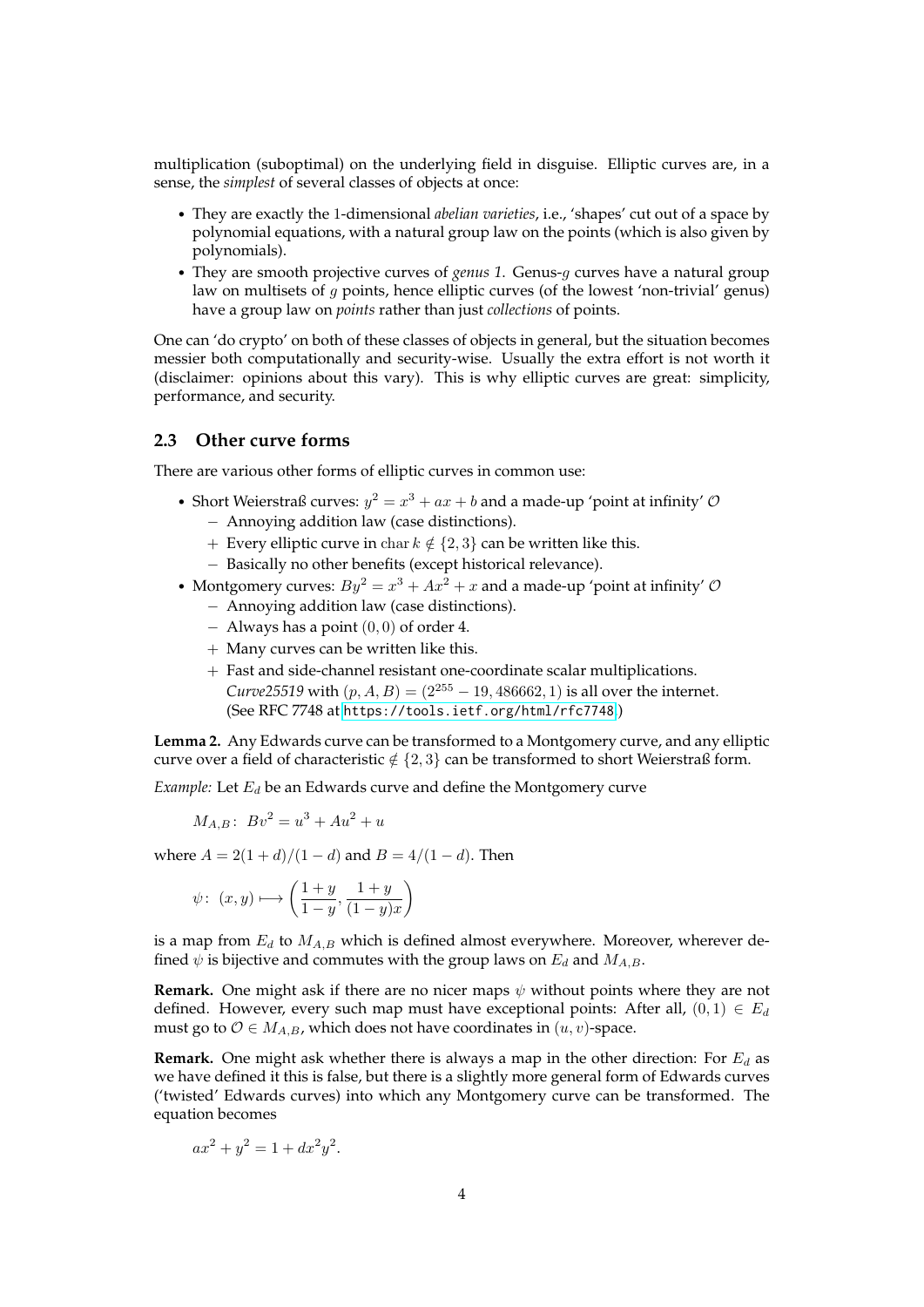Many properties of elliptic curves are independent of the concrete coordinate system and apply to any way of writing the curve. We and everyone else thus typically only restrict to a specific form when necessary.

Write  $\mathcal O$  for the neutral element, i.e., for Edwards curves  $\mathcal O = (0,1) \in E_d$ .

### **2.4 Point counting**

For cryptographic applications, we need to know how big our group really is. However, counting algorithms for generic groups are too slow as they essentially work by solving DLP, which should be infeasible. Similarly, plugging in all values for  $x$  and checking if there exists a corresponding  $y$  takes even longer.

The following classic result gives lower and upper bounds on the group size:

**Theorem 2** (Hasse). Let E be an elliptic curve over  $\mathbb{F}_q$ . Then the number of points (over  $\mathbb{F}_q$ ) on E is bounded by

 $q+1-2\sqrt{q} \leq #E(\mathbb{F}_q) \leq q+1+2\sqrt{q}.$ 

Hasse's theorem implies that the group on  $E$  is about the size of the underlying field (which makes sense, as it is a one-dimensional object over that field). However, due to the Pohlig– Hellman algorithm, not only the *size* of the group is critical, but also the *prime factorization* of the group order. Hence we need to know the exact number of points, rather than just an estimate obtained from the Hasse bounds.

**Theorem 3** (Schoof '85)**.** There exists an algorithm that computes the number of points on a given elliptic curve over  $\mathbb{F}_q$  in time polynomial in  $\log q$ .

The algorithm and its improved versions (by Elkies and Atkin) are non-trivial but extremely interesting; **exercise** if you're bored: Look into it![2](#page-4-0)

Using these ingredients, finding elliptic curves for use in cryptography is easy: They are usually constructed by brute-force search, picking new curves and counting points via (variants of) Schoof's algorithm until one with a big prime-order subgroup (which ensures security against all generic algorithms) is found.

(The prime number theorem states that for large x, there are approximately  $x/\ln x$  primes below x, hence modelling  $\#E(\mathbb{F}_q)$  as a random number of size  $\approx q$  shows that we can expect a prime-order curve after approximately  $\ln q$  tries.)

**Remark.** There are also methods to construct a curve with a *chosen* number of points, but they are only efficient in rather specific circumstances. (If you're bored, search for 'CM method'.)

## **3 Security**

As usual in cryptography, all of these statements reflect the current public knowledge at the time of writing. For all we know, somebody could break DLP on elliptic curves (ECDLP) in polynomial time tomorrow, though this seems unlikely given how many capable people have tried (and failed) in the past decades.

In this very unmathematical, highly practical sense, the following facts are facts:

**Fact.** *Well-chosen elliptic curves are as close to generic groups as it gets.*

For 'good' E, the *only* improvement over generic algorithms is that P and  $\ominus P$  share a coordinate ( $y$  if  $E$  is in Edwards form), hence can be identified in some DLP algorithms. This loses at most a single bit of security.

<span id="page-4-0"></span><sup>2</sup>Shamelessly advertising my B.Sc. thesis at [https://yx7.cc/docs/tum/thesis\\_schoof.pdf](https://yx7.cc/docs/tum/thesis_schoof.pdf) as an introductory reference.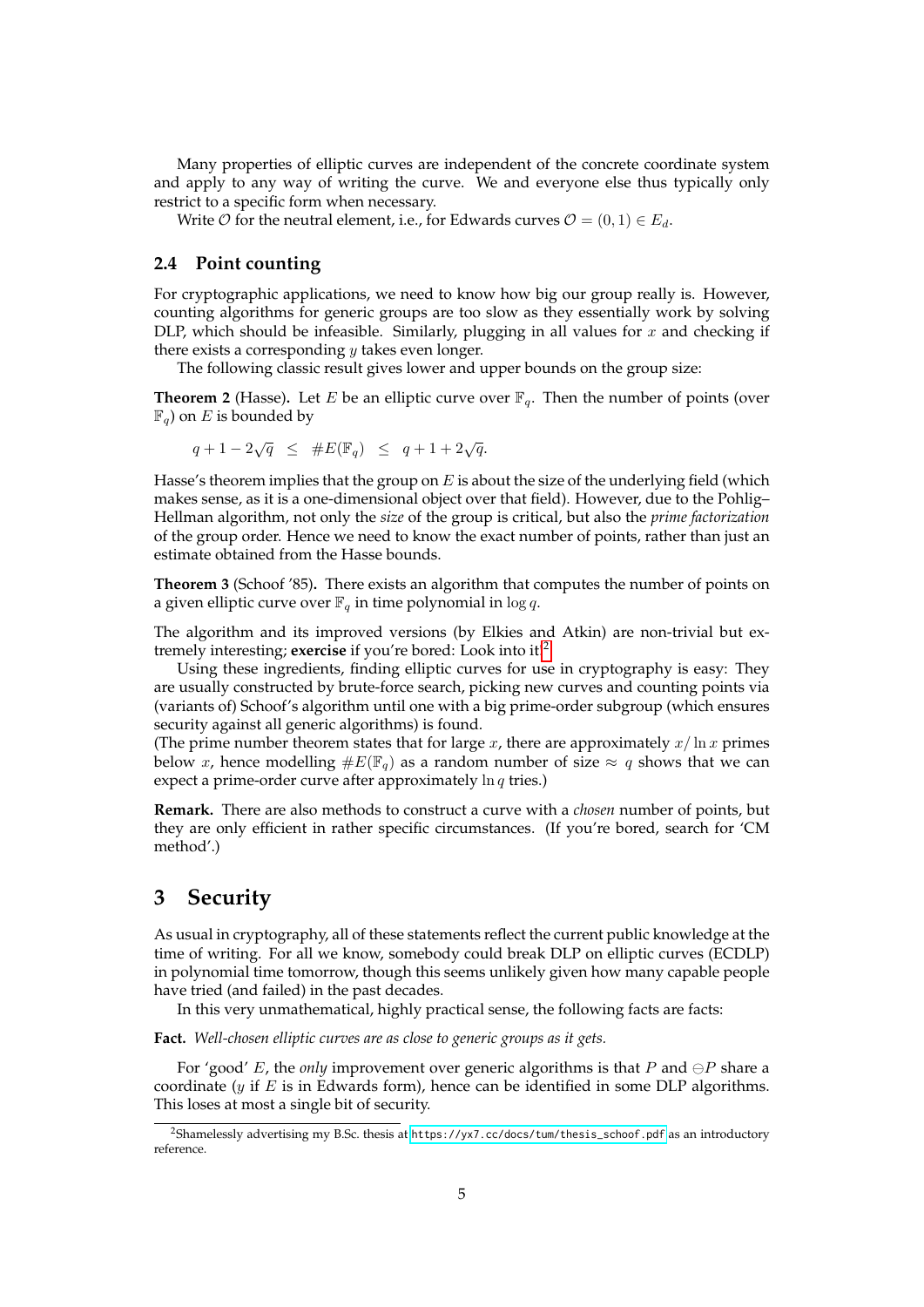**Fact.** Solving the discrete-logarithm problem in a subgroup of prime size  $\ell$  of a well-chosen elliptic curve over a prime field  $\mathbb{F}_p$  requires, on average,  $\sqrt{\pi \ell/4}$  steps using the best known (memory-efficient) method.

For comparison, the same method on a *generic* group of the same size, i.e., without making use of any special properties of elliptic curves, takes  $\sqrt{\pi\ell/2}$  steps.

**Warning.** The difficulty of the DLP is *required* for the security of a cryptographic system relying on elliptic curves, but it is not *sufficient*.

For instance, there are active attacks making use of insufficient input validation: Send a point that is on a *different* curve, learn information about the private key from the resulting leakage. See <https://safecurves.cr.yp.to> for many more examples of such practical pitfalls and elliptic curves designed to protect you from shooting yourself in the foot. Quote from the webpage:

There are many attacks that break real-world ECC without solving ECDLP. The core problem is that if you implement the standard curves, chances are you're doing it wrong.  $-$  D. J. Bernstein & T. Lange

#### **3.1 Weak classes of elliptic curves**

There exist several families of elliptic curves that are known to be (much) weaker than generic groups. Basically all of these examples are well-understood and the underlying reasons do not generalize to larger classes of, or even all, elliptic curves. (There are a few 'known unknowns,' where the community does not have strong confidence in the current security estimates, but these cases are easily avoided.)

- Slightly unclear: Curves over non-prime fields  $\mathbb{F}_{p^k}$ . (Not broken per sé, but shaky security history. The conservative choice is  $\mathbb{F}_p$  for a large prime p.)
- Curves over  $\mathbb{F}_q$  with q points (reduces DLP in  $E(\mathbb{F}_q)$  to DLP in  $(\mathbb{F}_q, +)$ ).
- Curves of low 'embedding degree' k (reduces DLP in  $E(\mathbb{F}_q)$  to DLP in  $(\mathbb{F}_{p^k}^*, \cdot)$ ). k is the smallest integer such that  $#E(\mathbb{F}_q) | p^k - 1$ . In particular: *Supersingular* elliptic curves. More about this when we discuss pairings in the next lecture!
- Slightly weaker: Curves with small  $t^2 4q$ , where  $t = q + 1 \#E(\mathbb{F}_q)$ .

## **4 Fast arithmetic on elliptic curves**

Naïvely implementing the Edwards formulas

$$
(x_1, y_1), (x_2, y_2) \longmapsto \left(\frac{x_1y_2 + y_1x_2}{1 + dx_1x_2y_1y_2}, \frac{y_1y_2 - x_1x_2}{1 - dx_1x_2y_1y_2}\right)
$$

gives (all operations in  $\mathbb{F}_q$ ):

$$
C \leftarrow x_1 \cdot x_2
$$
  
\n
$$
D \leftarrow y_1 \cdot y_2
$$
  
\n
$$
E \leftarrow d \cdot C \cdot D
$$
  
\n
$$
x_3 \leftarrow ((x_1 + y_1) \cdot (x_2 + y_2) - C - D) \cdot (1 + E)^{-1}
$$
  
\n
$$
y_3 \leftarrow (D - C) \cdot (1 - E)^{-1}
$$

This costs a bunch of additions (usually cheap), six multiplications, one multiplication with a (small?) constant  $d$ , and two inversions. In short, ignoring additions:

$$
6\mathbf{M}+1\mathbf{m}+2\mathbf{I}.
$$

*Problem:* Inversions can be very expensive, especially in constant-time code!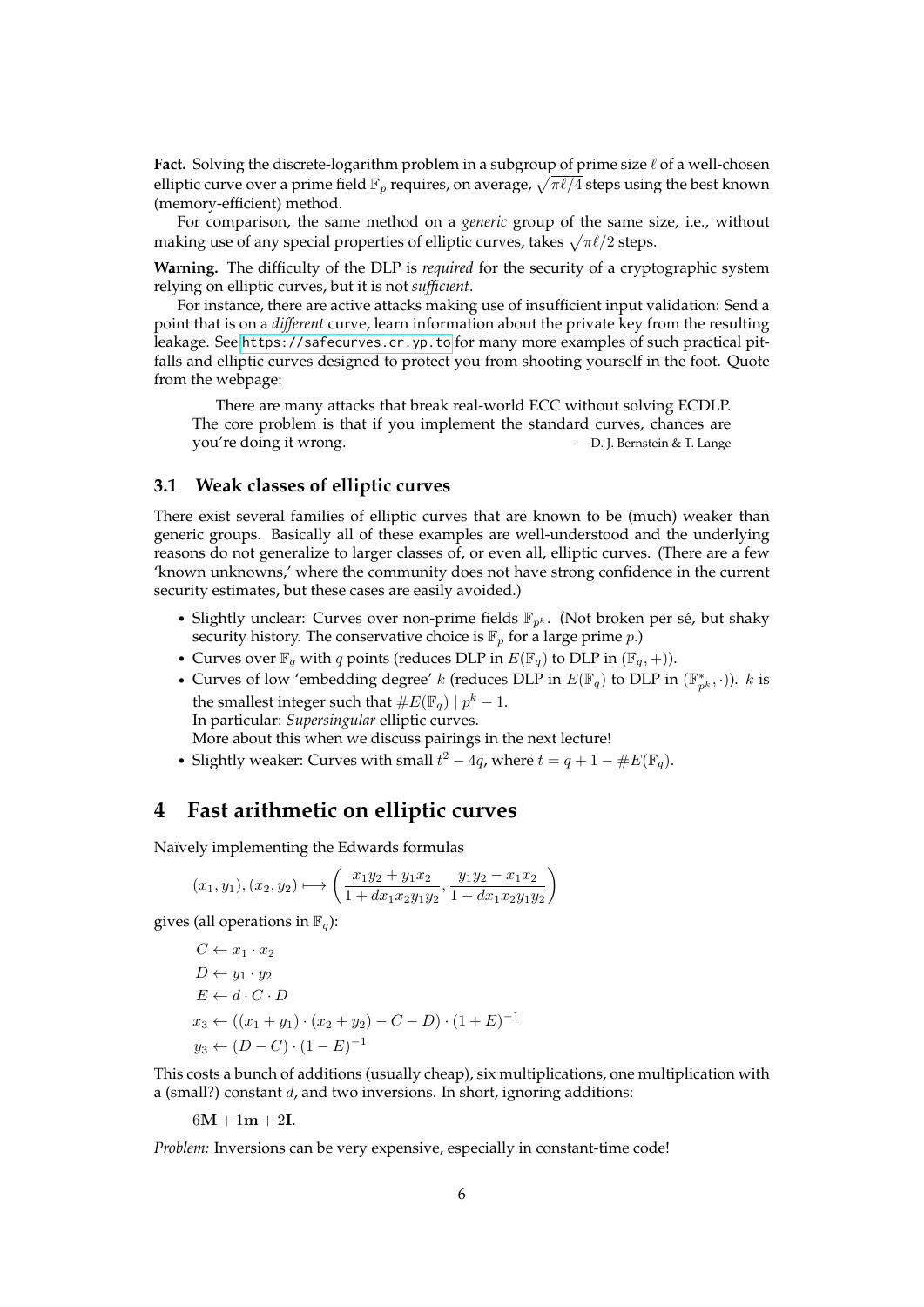#### **4.1 Projective coordinates**

We can split fractions into numerator and denominator to delay divisions until the end of the computation. We can compute on these fractions like we would with integer fractions:

$$
\frac{a}{b} + \frac{c}{d} = \frac{ad + bc}{bd}; \qquad \frac{a}{b} \cdot \frac{c}{d} = \frac{ac}{bd}; \qquad 1/\frac{a}{b} = \frac{b}{a}; \qquad \text{etc.}
$$

We store  $(x, y)$  as fractions  $X/Z$ ,  $Y/Z$  with a common denominator  $Z$ , i.e., a point on an Edwards curve is now of the form  $[X:Y:Z]$  which represents  $(X/Z, Y/Z)$ . The conversions are given by

$$
(x, y) \mapsto [x : y : 1]
$$
 and  $[X : Y : Z] \mapsto (X/Z, Y/Z).$ 

In this representation, the Edwards addition formula becomes

$$
[X_1:Y_1:Z_1], [X_2:Y_2:Z_2]
$$
  

$$
\longmapsto \left[\frac{X_1Y_2Z_1Z_2+Y_1X_2Z_1Z_2}{Z_1^2Z_2^2+dX_1X_2Y_1Y_2}:\frac{Y_1Y_2Z_1Z_2-X_1X_2Z_1Z_2}{Z_1^2Z_2^2-dX_1X_2Y_1Y_2}:1\right],
$$

and after cancelling denominators:

$$
[X_1:Y_1:Z_1] \oplus [X_2:Y_2:Z_2]
$$
  
= 
$$
\left[ (X_1Y_2Z_1Z_2 + Y_1X_2Z_1Z_2)(Z_1^2Z_2^2 - dX_1X_2Y_1Y_2) \right. \\ \left. \left. \left. \left. \left( Y_1Y_2Z_1Z_2 - X_1X_2Z_1Z_2 \right) \left( Z_1^2Z_2^2 + dX_1X_2Y_1Y_2 \right) \right. \right. \\ \left. \left. \left. \left( Z_1^2Z_2^2 + dX_1X_2Y_1Y_2 \right) \left( Z_1^2Z_2^2 - dX_1X_2Y_1Y_2 \right) \right) \right]
$$

While this *looks* much worse than what we started with, it is actually very good for computations! Here is how we can evaluate this expression in a computer:

$$
A \leftarrow Z_1 \cdot Z_2
$$
  
\n
$$
B \leftarrow A^2
$$
  
\n
$$
C \leftarrow X_1 \cdot X_2
$$
  
\n
$$
D \leftarrow Y_1 \cdot Y_2
$$
  
\n
$$
E \leftarrow d \cdot C \cdot D
$$
  
\n
$$
F \leftarrow B - E
$$
  
\n
$$
G \leftarrow B + E
$$
  
\n
$$
X_3 \leftarrow A \cdot F \cdot ((X_1 + Y_1) \cdot (X_2 + Y_2) - C - D)
$$
  
\n
$$
Y_3 \leftarrow A \cdot G \cdot (D - C)
$$
  
\n
$$
Z_3 \leftarrow F \cdot G
$$

The cost is

 $10M + 1m + 1S$ .

(Squarings S are often a bit cheaper than M.)

### **4.2 The Montgomery ladder**

Note that 'almost all' of the information contained in an elliptic-curve point is determined by one of the coordinates: On an Edwards curve  $E_d$ , for a given  $y$ , there exist at most two x such that  $(x, y)$  is a point on a given Edwards curve  $E_d$ . Moreover, the y-coordinate